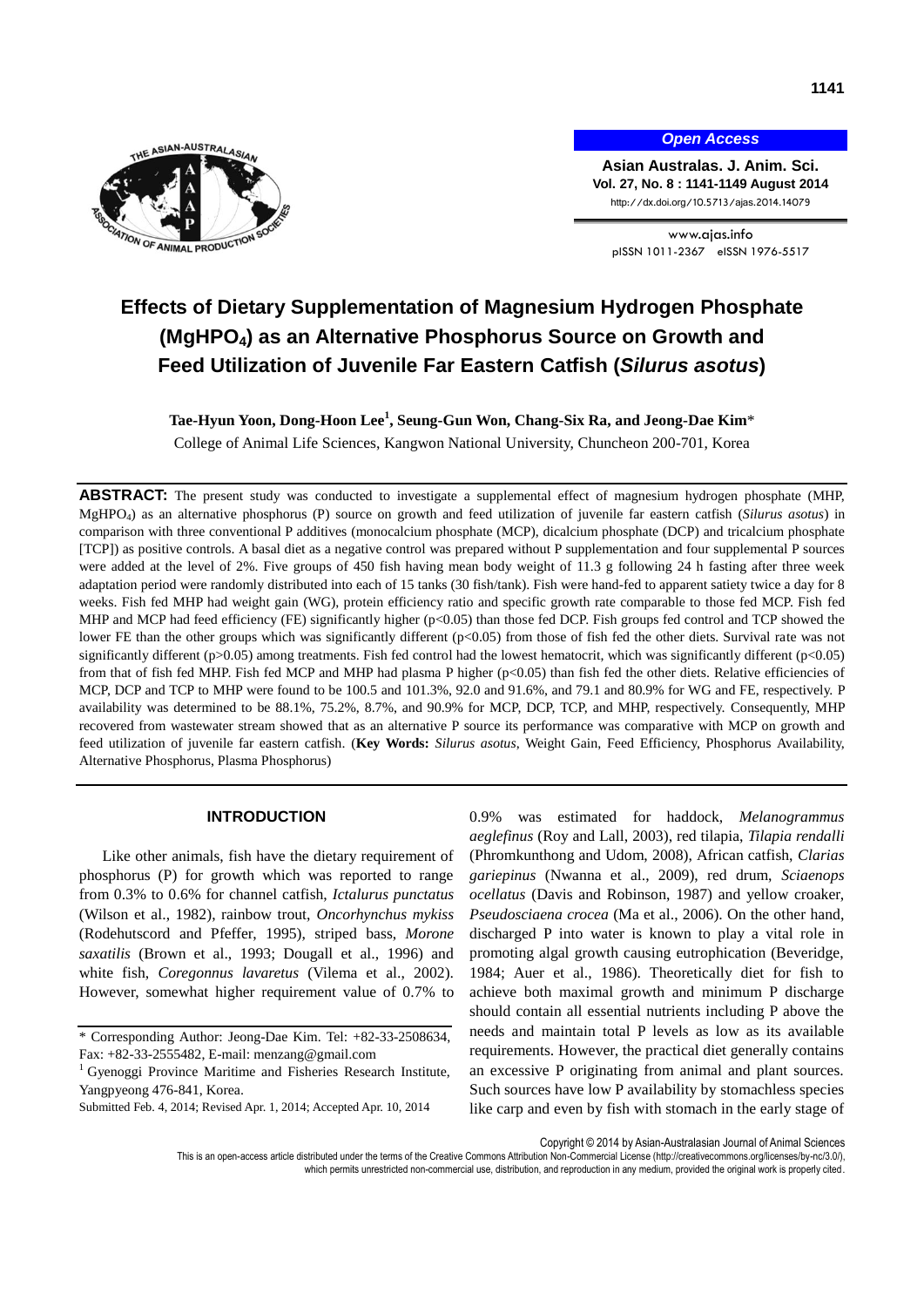growth due to a lack of gastric juice. Therefore, soluble P sources like monocalcium phosphate (MCP) and dicalcium phosphate (DCP) are being supplemented to the diet to meet the requirement of P for maximum growth. Based on this point of views, some significant discharge of P is inevitable from fish farming (Kim and Ahn, 1993). Kim et al. (1998) reported dietary available P of 0.7% with 2% MCP exerted both maximal growth and minimum P loss in juvenile carp. An adequate combination of low-P protein meals supplemented with 0.5% MCP significantly reduced the P loading from rainbow trout without compromising the growth (Satoh et al., 2003; Hernandez et al., 2004; 2005).

Phosphorus, one of non-renewable elements in the nature, is mostly produced from phosphate rock of which production in the world has constantly increased from 198 million metric tons in 2011 to 210 million metric tons in 2012 according to US Geological Survey (USGS, 2013). Shu et al. (2006) expected all reserves of phosphate rock would be depleted by 2090, assuming an annual increase of 1.5% in its demand. Considering this estimation, it is necessary to recover phosphorous from diverse downstream of agricultural and industrial fields. One of resources to retrieve phosphorous could be swine manure which contains high levels of phosphorous and nitrogen. Swine manure becomes a source of pollution on surface waters and induces eutrophication near the site when it is under improper treatment. Thus, the control of wastewater stream must be achieved and struvite precipitation could be an effective way to control P from wastewater stream with the addition of magnesium (Liu et al., 2011). If this magnesium hydrogen phosphate recovered from swine manure could be effectively employed as an available P source for animals including fish, it would not only substitute for import of several phosphates but also protect our environment through recycling of the waste source.

In Korea, far eastern catfish (*Silurus asotus*) is one of major culture species in freshwater and its production reached 4,300 metric tons in 2010 (KOSTAT, 2012). Nevertheless, any nutritional study has not been conducted to investigate P availability and the supplemental effects of various P additives on growth, feed utilization, and hematological and serological parameters of the fish. Furthermore, the potential use of dietary magnesium hydrogen phosphate as an available P source for growth of the fish was not examined until now. This study was therefore carried out to investigate the supplemental effect of various P sources and magnesium hydrogen phosphate (MHP) on growth, feed utilization, hematological and serological parameters of juvenile catfish.

## **MATERIALS AND METHODS**

## **Preparation of various phosphorus additives**

Commercially available P additives, MCP (BIOFOS,

Plymouth, MN, USA), DCP (SICHUAN MIANJHUSANJIA FEED Co, Sichuan, China) and tricalcium phosphate (TCP, FOODCHEM, Shandong, China) were obtained from fish feed companies in Korea. The magnesium hydrogen phosphate  $(MgHPO<sub>4</sub>)$  was manufactured from swine manure using a pilot scale reactor with the effective volume of  $0.4 \text{ m}^3$  in Kangwon National University. The struvite forming process was performed with hydraulic retention time of 3 h and pH 8 to 9 was maintained by  $CO_2$ -stripping (aeration rate of 33 L/m<sup>3</sup>·min). Magnesium chloride was added to meet Mg to P ratio of approximately 1.0. Collected precipitate from the reactor was dried and analyzed using X-ray diffractometer (Rigaku, Model D/Max-2500V, Tokyo, Japan) to confirm the formation of struvite. MHP was obtained by removing ammonium-N through incineration at 550°C for 30 min of the recovered struvite. It was finely ground to use as a P additive.

#### **Preparation of diets**

The P sources were incorporated to diet without P source (control) at the level of 2% in lieu of cellulose and the diets were designated as MCP, DCP, TCP, and MHP. Fish meal (25%), soybean meal (40%), wheat flour (27%), fish oil (2%) and soy oil (2%) were employed as major ingredients to formulate control diet containing 42.5% protein and 6.5% lipid (Table 1). Prior to diet formulation, chemical composition of fish meal, soybean meal, wheat flour and 4 different P sources were determined. To make a mixture of 500 kg per diet, weighed ingredients following the formula were ground to 100 mesh size by a hammer mill and thoroughly mixed for 10 min using a V-mixer (Hangjin co., Gwangju, Korea). Then, the mixture was transferred to a twin extruder (Model ATX-2, Fesco Precision Co., Daegu, Korea) and manufactured to the sinking pellets with two sizes of 1.5 and 3.5 mm. Extrusion conditions were as follows: feeder speed, 16 to 18 rpm; conditioner temperature, 80°C to 90°C; main screw speed, 250 to 320 rpm; temperature of the 2nd and the 3rd barrel compartment, 105°C to 135°C; steam heater pressure, 4 to 6  $\text{kgf/cm}^2$  and temperature of the 4th barrel compartment, 80°C to 90°C. Extruded pellets were ovendried at 60°C for 6 h to maintain the moderate moisture content of 5% to 8%.

An aliquot of 10 kg of each extruded diet were fully ground and mixed with 1.0% chromic oxide for P digestibility measurement. Then, 20% distilled water were added to each diet mixture and the mixture was pelletized using a meat chopper and dried for 6 hours in a ventilated oven at 60 $^{\circ}$ C. The diets were stored in a freezer at  $-20^{\circ}$ C for P digestibility measurement following the growth trial.

#### **Growth trial**

Far eastern catfish fry of 5,000 with around body weight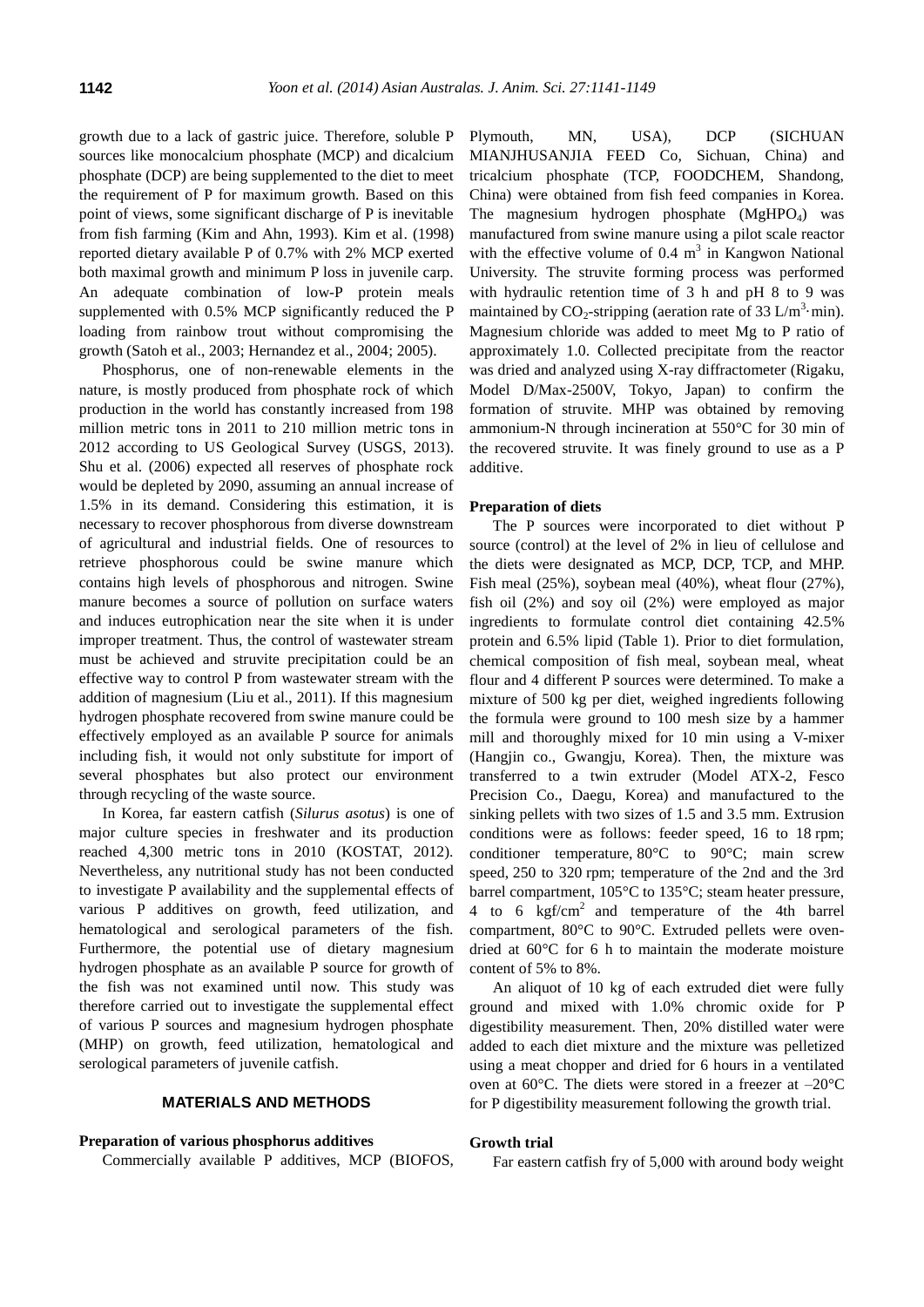**Table 1.** Ingredient and chemical composition of the experimental diets

| Diet                         | Control | <b>MCP</b> | <b>DCP</b> | <b>TCP</b> | <b>MHP</b> |
|------------------------------|---------|------------|------------|------------|------------|
| Ingredient (%)               |         |            |            |            |            |
| Fish meal                    | 25.00   | 25.00      | 25.00      | 25.00      | 25.00      |
| Soybean meal                 | 40.00   | 40.00      | 40.00      | 40.00      | 40.00      |
| Wheat flour                  | 27.18   | 27.18      | 27.18      | 27.18      | 27.18      |
| Soya oil                     | 2.00    | 2.00       | 2.00       | 2.00       | 2.00       |
| Fish oil                     | 2.00    | 2.00       | 2.00       | 2.00       | 2.00       |
| Vitamin mix <sup>1</sup>     | 0.70    | 0.70       | 0.70       | 0.70       | 0.70       |
| Mineral $mix^2$              | 0.30    | 0.30       | 0.30       | 0.30       | 0.30       |
| Lysine-HCl                   | 0.30    | 0.30       | 0.30       | 0.30       | 0.30       |
| DL-methionine                | 0.20    | 0.20       | 0.20       | 0.20       | 0.20       |
| Choline-HCl                  | 0.30    | 0.30       | 0.30       | 0.30       | 0.30       |
| Antioxidant                  | 0.02    | 0.02       | 0.02       | 0.02       | 0.02       |
| P source                     |         | 2.00       | 2.00       | 2.00       | 2.00       |
| Cellulose                    | 2.00    |            |            |            | ÷,         |
| Total                        | 100.00  | 100.00     | 100.00     | 100.00     | 100.00     |
| Composition $(\%$ , DM $)^3$ |         |            |            |            |            |
| Crude protein                | 42.27   | 42.85      | 42.20      | 42.70      | 42.52      |
| Crude lipid                  | 6.90    | 6.67       | 6.62       | 6.65       | 6.65       |
| Crude ash                    | 8.41    | 9.38       | 9.77       | 10.33      | 9.63       |
| Ca                           | 1.74    | 1.93       | 2.16       | 2.30       | 1.75       |
| ${\bf P}$                    | 1.20    | 1.57       | 1.53       | 1.51       | 1.53       |
| Available $P4$               | 0.46    | 0.78       | 0.70       | 0.48       | 0.76       |

MCP, monocalcium phosphate; DCP, dicalcium phosphate; TCP, tricalcium phosphate; MHP, magnesium hydrogen phosphate; DM, dry matter; BHT, butylated hydroxytoluene; BHA, butylated hydroxyanisol.

<sup>1</sup> Vitamin added to supply the following (per kg diet): vitamin A, 4,000 IU; vitamin D<sub>3</sub>, 800 IU; vitamin E, 150 IU; vitamin K<sub>3</sub>, 20 mg; thiamine HCl, 25 mg; riboflavin, 50 mg; D-Ca pantothenate, 100 mg; biotin, 1 mg; folic acid, 20 mg; vitamin B<sub>12</sub>, 0.2 mg; niacin, 200 mg; pyridoxine HCl, 20 mg; ascorbic acid, 500 mg; inositol, 200 mg; BHT, 15 mg; BHA, 15 mg.

<sup>2</sup> Mineral added to supply the following (per kg diet): copper sulfate (25.4% Cu), 30.5 mg; zinc sulfate (22.7% Zn), 230 mg; manganous sulfate (32.5% Mn), 100 mg; cobalt chloride (24.8% Co), 20 mg; potassium iodide (76.4% I), 6.5 mg; sodium selenite (45.6% Se), 2.2 mg; sodium fluoride (45.2% F), 8 mg.

<sup>3</sup> Values are means of 2 determinations.

<sup>4</sup> Available P calculated based on apparent digestibility coefficient values.

of 6 g were purchased from a private hatchery and acclimated to the experimental conditions for 3 weeks. During this period, they were fed a control diet. Following a 24 h fasting, 5 groups (three replicates/group) of 450 fish of a mean body weight of 11.3 g were randomly allotted to each of 15 tanks  $(0.4 \times 0.6 \times 0.36$  cm, water level of 66 L). The feeding experiment lasted 8 weeks during which each diet was hand-fed to apparent satiety twice a day (08:30 and 16:30) at the 4% of body weight during 6 days per week. A recirculation freshwater system, where water temperature and dissolved oxygen were maintained at 26±1.2°C and 5.5 to 6.4 mg  $O_2/L$ , respectively, was employed. The flow rate was held at 5 L/min. The extruded pellet of 1.5 and 3.5 mm sizes were fed for 1st and 2nd feeding of 4 weeks, respectively. Fish were bulk-weighed at the beginning of the experiment and every 4 weeks. Mortality was daily recorded and correction of dead fish was made based on the specific growth rate (SGR) using the equation described by Hardy and Barrows (2002). Daily feed intake (DFI, %/av. body weight/d)), weight gain (WG, %), feed efficiency

(FE, %), protein efficiency ratio (PER), SGR (%), survival rate (SR, %) and relative efficiencies (RE, %) of MCP, DCP and TCP to MHP in terms of WG and FE were calculated as follows:

$$
DFI (\% / av. body wt/d)
$$
  
= feed intake (g, dry matter)  
}/((initial wt+final wt)/2)/experimental days×100

 $WG (\%) = (final weight (g) initial weight (g))$  $\times$  100/initial weight (g)

FE (%) = wet weight gain (g) $\times$ 100/feed intake (g, DM)

 $PER = wet weight gain (g)/protein intake$ 

 $SGR$  (%) = (Ln final weight (g)–Ln initial weight (g)) /experimental days×100

SR (%) = final fish number/initial fish number $\times 100$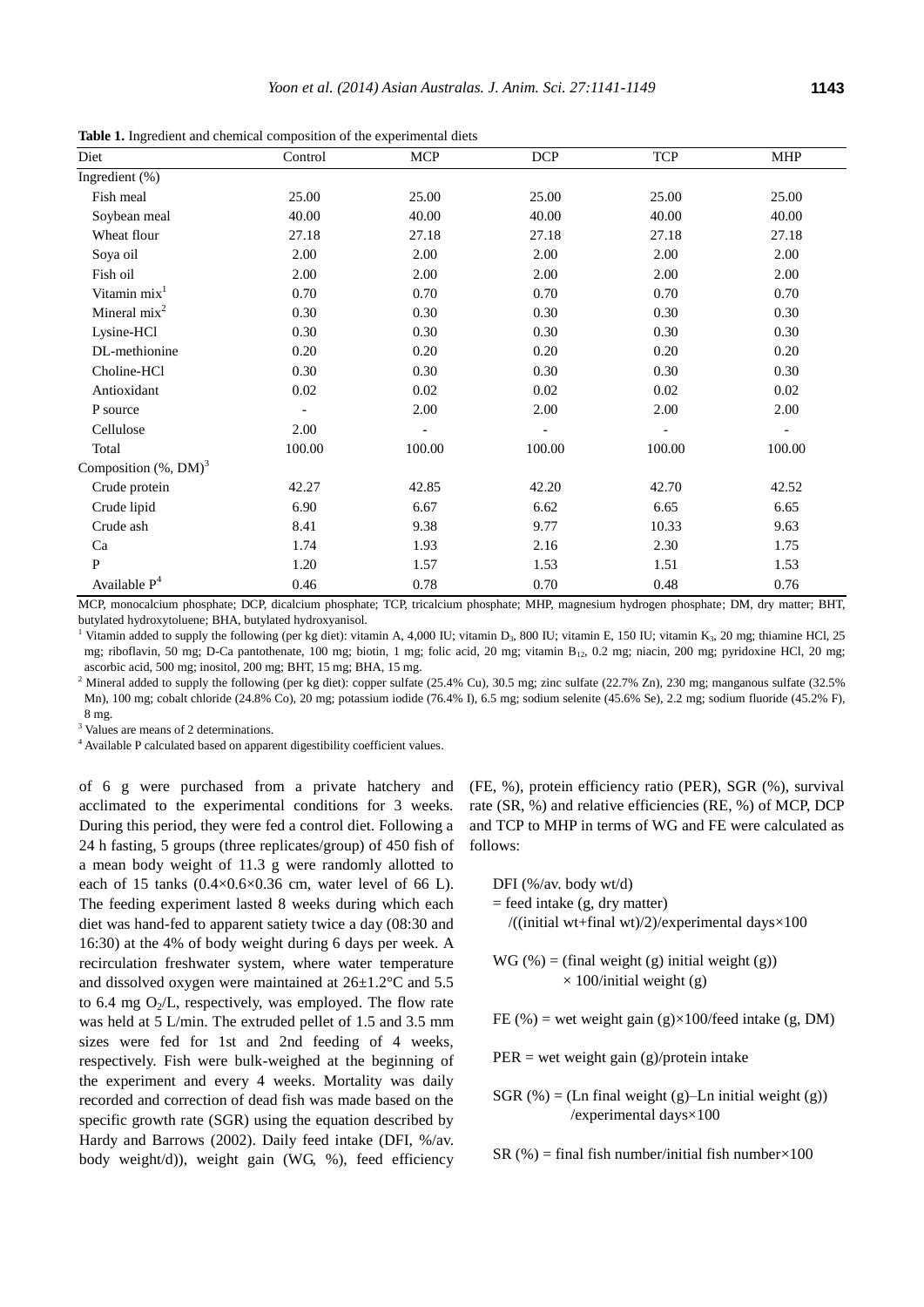RE (%) = WG or FE of fish groups fed MCP, DCP, or TCP containing diets/WG or FE of fish group fed MHP containing diet×100

#### **Digestibility trial**

At the end of the growth trial, digestibility measurement was conducted to calculate the available P of the experimental diets. Following a 24 h fasting, 250 fish (mean body weight, 52.2 g) were randomly distributed into each of five 130 L capacity tanks (50 fish/tank) with a fecal collection column. Following one week of feeding, fecal collections were made for 3 consecutive weeks as described by Kim et al. (2006). Each diet was fed by hand to apparent satiety twice a day (08:30 and 16:30). One hour after final feeding of the day, the drain pipes and fecal collection columns were thoroughly cleaned with a brush to remove feed residues and feces from the system. The settled feces and surrounding water were carefully collected into 250 mL centrifuge bottles each morning (08:00). Apparent digestibility coefficient (ADC) of P in the experimental diets was calculated according to the following equation (Maynard and Loosli, 1969):

$$
ADC(\%)=\left(1-\frac{ID\times PF}{IF\times PD}\right)\times100
$$

where *ID* is % indicator in the diet, *PF* represents % P in the feces, *IF* indicates % indicator in the feces, and *PD* is % P in the diet.

P availability of the phosphorus additives was calculated according to the following equation:

P availability (
$$
\% = \frac{APDP - APCD}{TPDP - TPCD} \times 100
$$

where APDP indicates % available P in the diet containing P source, APCD is % available P in control diet, TPDP shows % total P in the diet containing P source, and TPCD is % total P in control diet.

# **Sample collection and analysis**

At the end of the experimental period, fish were anesthetized with AQUI-S (New Zealand Ltd., Lower Hutt, NZ) and bulk-weighed and counted for calculation of WG, FE, SGR, PER, and SR. Blood samples were obtained from the caudal vessels with a heparinized syringe from two fish of each tank after fish were starved for 24 h and anesthetized with AQUI-S. Feces collected in the same bottle from each tank for 6 days a week were used as one replicate for the treatment. After collection of three replicate samples of each diet during 3 weeks, fecal samples were lyophilized, finely ground and frozen at –20°C until analysis.

Chemical analyses of feed ingredient, diets and feces were performed by the standard procedure of AOAC (1990) for moisture, crude protein, crude fat and crude ash. Moisture content was obtained after drying in an oven at 105°C for 24 h. Crude protein (N×6.25) was determined by Kjeldahl method after acid digestion. Crude fat was determined by the soxhlet extraction method by using Soxtec system 1046 (Foss, Hoganas, Sweden) and crude ash from incineration in a muffle furnace at 550°C for 12 h. Chromium in diets and feces for P digestibility measurement was analyzed using a spectrophotometer (Shimadzu, UV-120-12) at a wavelength of 440 nm after perchloric acid digestion (Bolin et al., 1952). Ca and P were measured using inductively coupled plasma mass spectrometer (ICP-MS) (Perkin-Elmer, NexION 300D, Waltham, MA, USA) after the pretreatment of test materials following the method from US Environmental protection agency (USEPA, 1996). Hematocrit (PCV, %) and hemoglobin (Hb, g/dL) were measured with the same fish by the microhematocrit method (Brown, 1980) and the cyan-methemoglobin procedure using Drabkins solution, respectively. Hb standard prepared from human blood (Sigma Chemical, St. Louis, MO, USA) was employed. Blood plasma was obtained after blood centrifugation  $(3,500 \times g, 5 \text{ min}, 4^{\circ}\text{C})$  and stored at  $-80^{\circ}\text{C}$  until AST (aspartate aminotransferase), ALT (alanine aminotransferase), TP (total protein), ALB (albumin), GLU (glucose), TCHO (total cholesterol) and inorganic P were analyzed. The plasma parameters were measured using a blood chemical analyzer (HITACHI 7600-210, Hitachi High-Technologies co. Ltd., Tokyo, Japan) with commercial clinical investigation reagent (Pureauto S AST, Pureauto S ALT, Clinimate TP, Clinimate ALB, Pureauto S GLU, Pureauto S CHO-N and Clinimate IP, Sekisui medical co. Ltd., Tokyo, Japan).

#### **Statistical analysis**

Data of growth trial (DFI, WG, FE, PER, SGR, SR, and RE) and hematological and serological parameters were analyzed using one-way analysis of variance (ANOVA) and significant differences among treatment means were compared using Duncan's multiple range test (Duncan, 1955). Prior to the analysis, homogeneity of variance of all data was verified using Cochran's test (Sokal and Rohlf, 1994). All statistical analyses were carried out using the SPSS Version 10 (SPSS, 1999). Statistical significance of the differences was determined by a significant level of 5%  $(p<0.05)$ .

#### **RESULTS**

# **Growth performance and P digestibility**

At the end of the 8-week growth trial, DFI (%) ranged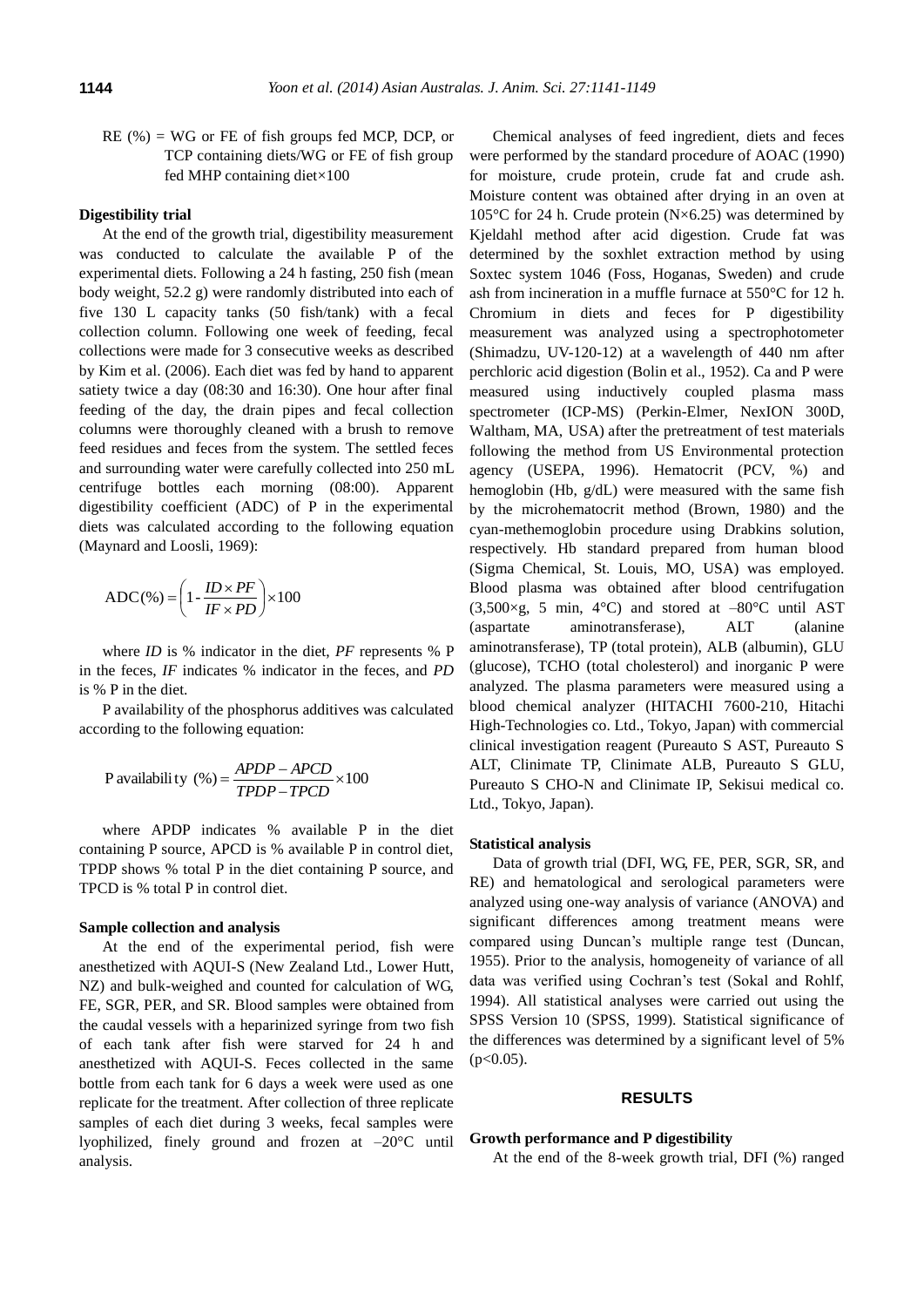| Parameters       |                                    | Diet                |                               |                         |                          |  |  |  |
|------------------|------------------------------------|---------------------|-------------------------------|-------------------------|--------------------------|--|--|--|
|                  | Control                            | <b>MCP</b>          | <b>DCP</b>                    | <b>TCP</b>              | <b>MHP</b>               |  |  |  |
| DFI <sup>2</sup> | $2.89 + 0.08^a$                    | $2.38 + 0.02^c$     | $2.60+0.03^b$                 | $2.78 \pm 0.06^{\rm a}$ | $2.38 + 0.06^{\circ}$    |  |  |  |
| WG <sup>3</sup>  | $376.77 + 28.40^b$                 | $484.39+12.09^a$    | $443.37+13.56^a$              | $381.09 + 31.72^b$      | $481.96 + 16.98^a$       |  |  |  |
| FE <sup>4</sup>  | $82.38 \pm 4.45$ <sup>c</sup>      | $107.42 + 0.69^a$   | $97.14 \pm 1.87$ <sup>b</sup> | $85.72 + 4.20^{\circ}$  | $106.02 + 3.61^a$        |  |  |  |
| PER <sup>5</sup> | $2.06 \pm 0.11^b$                  | $2.62+0.02^a$       | $2.45+0.05^{\rm a}$           | $2.12 \pm 0.10^b$       | $2.59+0.09^a$            |  |  |  |
| $SGR^6$          | $2.79 \pm 0.10^b$                  | $3.15+0.04^a$       | $3.02+0.04^a$                 | $2.80 \pm 0.12^b$       | $3.13 + 0.05^{\text{a}}$ |  |  |  |
| $SR^7$           | $97.78 \pm 3.14$ (2) <sup>ns</sup> | $96.67 \pm 2.72(3)$ | $90.00 \pm 4.71(9)$           | $94.44 \pm 5.67(5)$     | $98.89 \pm 1.57(1)$      |  |  |  |

**Table 2.** Growth performance of catfish fed diets containing various phosphorus sources for 8 weeks<sup>1</sup>

MCP, monocalcium phosphate; DCP, dicalcium phosphate; TCP, tricalcium phosphate; MHP, magnesium hydrogen phosphate; ns, nonsignificant; SE, standard error; DM, dry matter.

<sup>1</sup> Values (means±SE of triplicates) with different superscripts in the same row are significantly different (p<0.05).

<sup>2</sup> Daily feed intake (%/av. wt/d) = dry feed intake (g/fish)/((initial wt+final wt)/2)/experimental days×100.

<sup>3</sup> Weight gain (%) = (final weight (g)– initial weight (g))×100/initial weight (g).

<sup>4</sup> Feed efficiency (%) = wet weight gain (g) $\times$ 100/feed intake (g, DM).

<sup>5</sup> Protein efficiency ratio = wet weight gain (g)/protein intake.

<sup>6</sup> Specific growth rate  $%$  = (Ln final weight (g)–Ln initial weight (g))/experimental days×100.

<sup>7</sup> Survival rate (%) = final fish number/initial fish number×100; total numbers of dead fish in each fish group are shown in parenthesis.

from 2.38% (MCP and MHP) to 2.89% (control). Fish fed MCP showed the highest WG, which was not significantly different (p>0.05) from those of fish fed DCP and MHP, while fish fed control and TCP showed lower WG than the other groups (p<0.05). The FE ranged from 107.4% (MCP) to 82.4% (control). The PER of fish fed MCP, DCP, and MHP were not significantly different (p>0.05), while fish fed control (2.06) and TCP (2.12) showed lower PER than the other groups ( $p<0.05$ ). The SGR of fish fed MCP was the highest (3.15%), while that of fish fed control was the lowest (2.79%). The SR were not significantly different (p>0.05) among fish groups. Mortality of fish was caused by leaping from the tanks only during 1st 4 week growth trial and any of dead fish did not show pathogenic symptoms. Relative efficiencies of MCP, DCP, and TCP to MHP were found to be 100.5% and 101.35, 92.0% and 91.6%, and 79.1% and 80.9% for WG and FE, respectively (Table 2). Apparent availability of P in the experimental diets varied from 32.0% to 49.8% for control and MCP, respectively. The values of P were found to be 88.1%, 75.2%, 8.7%, and 90.9% for MCP, DCP, TCP, and MHP, respectively (Table 3).

### **Hematological and serological characteristics**

Hematological and serological characteristics of fish fed the experimental diets are shown in Table 3. Hematocrit (%) of fish fed control (33.3) showed a significant difference ( $p<0.05$ ) from that of fish fed MHP (39.8). Hb ( $g/dL$ ) of fish ranged from 9.4 (MCP) to 10.3 (TCP and MHP), which were not significantly different among fish groups (p>0.05). The highest AST (IU/L) were obtained in fish fed TCP  $(115.5)$ , which were not significantly different  $(p>0.05)$ from that of fish fed control (110.3). However, fish fed MCP (72.7), DCP (79.8), and MHP (83.2) showed relatively lower AST than the two groups. Alanine aminotransferase (IU/L) of fish ranged from 7.3 (DCP) to 11.5 (TCP), the latter was not significantly different (p>0.05) from those of fish fed control (10.0) and MCP (9.8). The total protein (g/dL) was lowest in fish fed MCP (3.4), which was significantly different ( $p > 0.05$ ) from those (3.7) of fish fed control and MHP. Albumin (g/dL) ranged from 1.0 to 1.2, which did not show significant differences (p>0.05) among fish groups. Glucose (mg/dL) of fish fed MCP showed the highest (143.3), while the lowest (103.8) was found in fish fed TCP. Total cholesterol (mg/dL) ranged from 115.0 (MCP) to 143.3 (control), which were not significantly different (p $>0.05$ ). Fish fed MCP (15.4) and MHP (15.8) showed a significantly higher P (mg/dL) in plasma among fish groups, while the P level in fish fed the other diets was kept at 13.2 (DCP) to 13.9 (TCP) (Table 4).

### **DISCUSSION**

Magnesium hydrogen phosphate (MHP) was newly developed to recycle P from swine manure. It is first attempt to investigate the effect of the MHP as dietary P

**Table 3.** Apparent availability (%) of phosphorus in diets and various phosphorus sources<sup>1</sup>

|                    | P availability     |                           |                             |                          |                             |  |
|--------------------|--------------------|---------------------------|-----------------------------|--------------------------|-----------------------------|--|
|                    | Control            | <b>MCP</b>                | DCP                         | <b>TCP</b>               | <b>MHP</b>                  |  |
| Diet               | $38.0+1.6^{\circ}$ | $49.8 + 1.8$ <sup>a</sup> | $46.0 \pm 4.8$ <sup>a</sup> | $32.0 \pm 3.8$ °         | $49.4+2.7a$                 |  |
| Phosphorus sources |                    | $88.1 + 3.7$ <sup>a</sup> | $75.2 + 4.9^b$              | $8.7 + 2.5$ <sup>c</sup> | $90.9 \pm 3.3$ <sup>a</sup> |  |

MCP, monocalcium phosphate; DCP, dicalcium phosphate; TCP, tricalcium phosphate; MHP, magnesium hydrogen phosphate; SD, standard deviation. <sup>1</sup> Means±SD of three replicates of each group with different superscript letter in the same row are significantly different (p<0.05).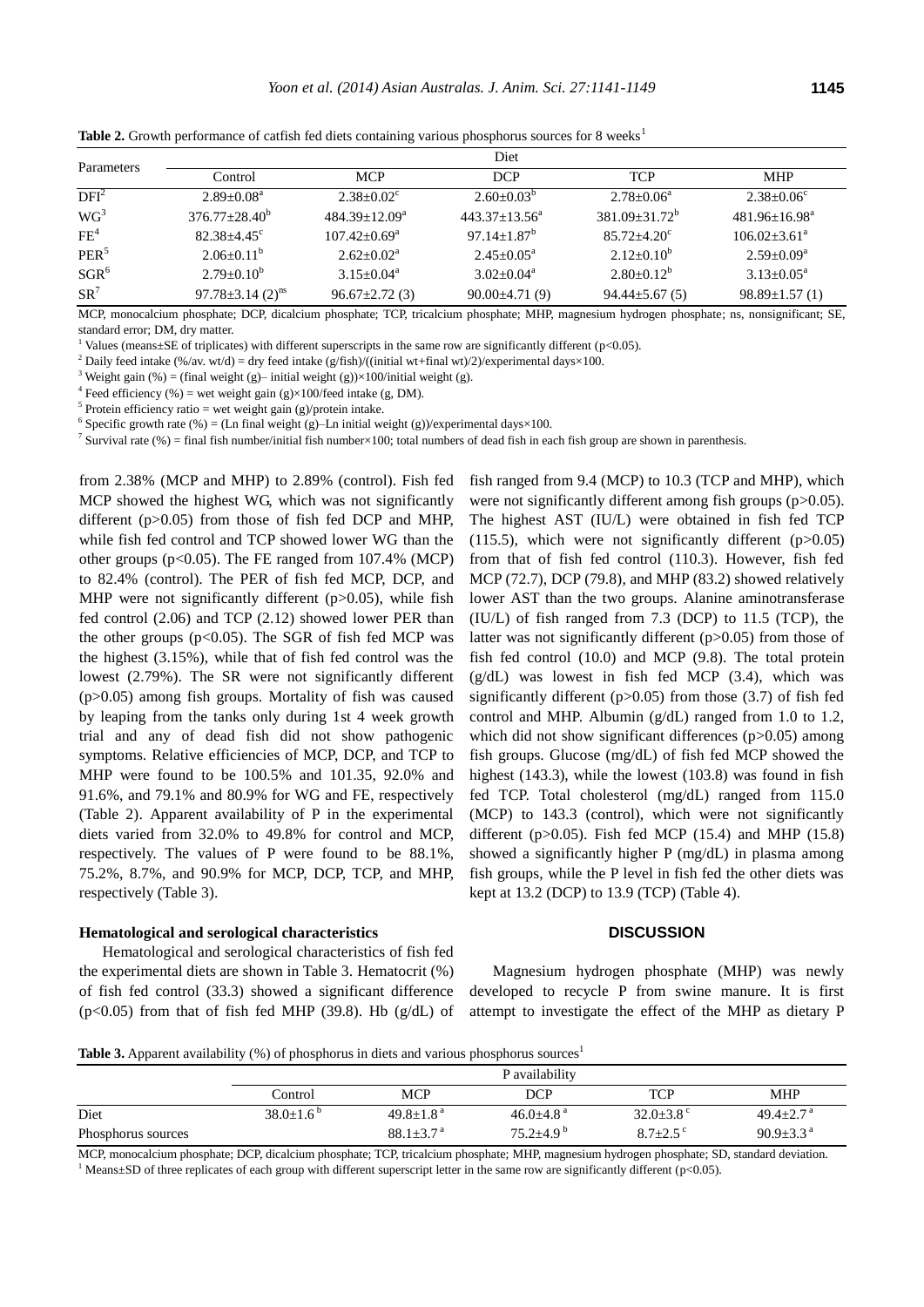| Parameters                 | Diet                         |                        |                      |                             |                              |
|----------------------------|------------------------------|------------------------|----------------------|-----------------------------|------------------------------|
|                            | Control                      | <b>MCP</b>             | <b>DCP</b>           | <b>TCP</b>                  | <b>MHP</b>                   |
| PCV $(\%)^2$               | $33.3 \pm 5.2^b$             | $38.0 \pm 4.0^{ab}$    | $38.3 \pm 2.7^{ab}$  | $34.8 \pm 5.4^{ab}$         | $39.8 \pm 1.8^{\rm a}$       |
| Hb $(g/dL)3$               | $9.7+0.7^{\text{ns}}$        | $9.4 + 0.5$            | $9.8 \pm 0.4$        | $10.3 + 1.6$                | $10.3 + 1.6$                 |
| AST $(IU/L)^4$             | $110.3 + 48.5^{\circ}$       | $72.7+18.4^b$          | $79.8 \pm 16.0^{ab}$ | $115.5 \pm 34.2^{\circ}$    | $83.2 \pm 7.8$ <sup>ab</sup> |
| ALT $(IU/L)^5$             | $10.0 \pm 2.9^{\rm a}$       | $9.8 + 1.7^{ab}$       | $7.3 + 2.5^b$        | $11.5 \pm 4.2^{\mathrm{a}}$ | $7.8 + 1.6^b$                |
| TP $(g/dL)^6$              | $3.7+0.2^a$                  | $3.4 + 0.2^b$          | $3.6 \pm 0.2^{ab}$   | $3.5 \pm 0.1^{ab}$          | $3.7+0.2^a$                  |
| ALB $(g/dL)$ <sup>'</sup>  | $1.1+0.1^{\text{ns}}$        | $1.0+0.1$              | $1.1 + 0.1$          | $1.1 + 0.1$                 | $1.2+0.1$                    |
| $GLU$ (mg/dL) <sup>8</sup> | $108.8 + 15.2^b$             | $143.3 + 37.5^{\circ}$ | $126.7+16.5^{ab}$    | $103.8 \pm 25.3^{\circ}$    | $112.2+18.3^b$               |
| $TCHO (mg/dL)^9$           | $143.3 + 32.5$ <sup>ns</sup> | $115.0 + 7.4$          | $128.2 + 16.1$       | $140.3 + 21.3$              | $133.5+24.0$                 |
| Phosphorus $(mg/dL)$       | $13.3 \pm 1.3^b$             | $15.4 \pm 0.9^{\rm a}$ | $13.2 \pm 0.6^b$     | $13.9 + 1.8^{b}$            | $15.8 \pm 0.8^{\text{a}}$    |

Table 4. Hematological and serological characteristics of catfish fed diets with various phosphorus sources for 8 weeks<sup>1</sup>

MCP, monocalcium phosphate; DCP, dicalcium phosphate; TCP, tricalcium phosphate; MHP, magnesium hydrogen phosphate; PCV, hematocrit; Hb, hemoglobin; AST, aspartate aminotransferase; ALT, alanine aminotransferase; TP, total protein; ALB, albumin; ns, nonsignificant; GLU, glucose; TCHO, total cholesterol; SD, standard deviation.

<sup>1</sup> Means±SD of each group (n = 6) with different superscript letter in the same row are significantly different (p>0.05).

source on growth and feed utilization of fish. Fish fed MCP showed the best WG at the end of growth trial, although it was not significantly different from those of fish fed MHP and DCP. Same tendencies were found in PER and SGR (Table 2). The result suggests that far eastern catfish could utilize P from MHP and DCP as effectively as MCP. On the other hand, fish group fed DCP had FE lower than fish groups fed MCP and MHP, while the group had FE higher than control and TCP groups. From the results, it was evident that MHP was a good P source competitive with MCP in terms of WG and FE in juvenile far eastern catfish. As shown in Figure 1, RE of MCP, DCP, and TCP to MHP at the level of 2% in each diet were 100.5%, 92.0%, and 79.1% on WG and 101.3%, 91.6%, and 80.9% on FE for MCP, DCP, TCP, respectively. Such relative differences among various P sources might be due to the difference in availability of P, by which the requirement could be met or not. Available P requirement is known to be 0.45% (Lovell, 1978) and 0.8% (Andrews et al., 1973) for channel catfish and 0.67% to 0.82% (Nwanna, 2009) for African catfish. Although the requirement for far eastern catfish has not been evaluated to date, it may be anticipated to be higher than 0.7% based on WG and FE from the present study.

Ogino et al. (1979) extensively studied the P availability of inorganic P sources and various feed ingredients by fish. They reported that the availability of MCP, DCP, and TCP was 94%, 46% and 13%, and 94%, 71% and 64% by carp and rainbow trout, respectively, using egg ALB based diet. Pimentel-Rodrigues and Oliva-Teles (2007) reported the availability of MCP, DCP, and TCP using corn gluten based diet by European sea bass was found to be 65%, 66%, and 42%, respectively at higher inclusion level (1.6%, 2.2%, and 2.0% in each diet) of the phosphate. However, the values were found to be 47%, 71%, and 60%, respectively at lower inclusion level (0.8%, 1.1%, and 1.0% in each diet). Even though the P availabilities were not affected by dietary P levels in their study, the values showed great variation by

the inclusion levels as well as the additive sources. Sarker et al. (2009) determined P availability of different P sources by yellowtail using ALB based diet. They incorporated MCP (2.7%), DCP (3.7%) and TCP (3.6%) into the respective diets and obtained P availabilities of 92.4%, 59.2%, and 48.8% for MCP, DCP and TCP, respectively.



**Figure 1.** Relative efficiency of various phosphorus sources on weight gain (%) and feed efficiency (%) of juvenile catfish. RE, relative efficiencies; MCP, monocalcium phosphate; DCP, dicalcium phosphate; TCP, tricalcium phosphate; MHP, magnesium hydrogen phosphate.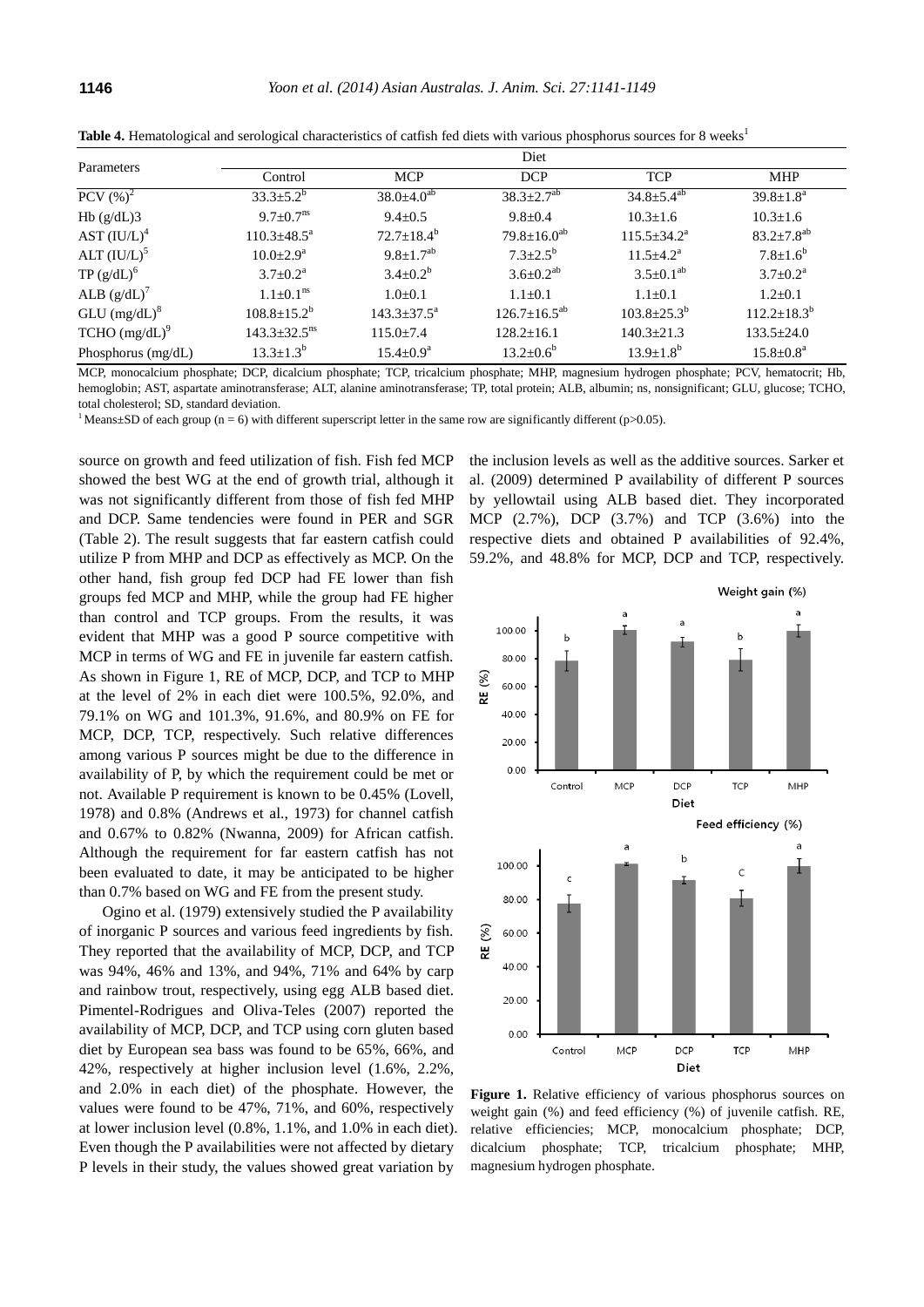Lovell (1978) reported that the availability was found to be 94% and 65% for reagent grade MCP and DCP, respectively in channel catfish. On the other hand, Eya and Lovell (1997) determined the net absorption of P from various P sources using all-plant basal diet in channel catfish. They obtained the values of 81.2%, 74.8%, and 54.8% for MCP, DCP, and TCP, respectively.

To our knowledge, this is the first time P availability of feed grade MCP, DCP, and TCP as well as MHP was determined for far eastern catfish. In the present study, P availabilities of both MCP and DCP were found to be high while that of TCP was very low (Table 3). P availability of MCP seems to be lower than those reported by Ogino et al. (1979), Sarker et al. (2009) and Lovell (1978). However, it was comparable to that reported by Kim et al. (1997) and higher than those reported by Pimentel-Rodrigues and Oliva-Teles (2007) and Eya and Lovell (1997). The availability of DCP was comparable to those obtained in rainbow trout (Ogino et al., 1979) and channel catfish (Eya and Lovell, 1997), while it was higher than those obtained in carp (Ogino et al., 1979), European sea bass (Pimentel-Rodrigues and Oliva-Teles, 2007), Yellowtail (Sarker et al., 2009) and channel catfish (Lovell, 1978). On the other hand, reported P availability of TCP by stomach fish ranged from 42% (Pimentel-Rodrigues and Oliva-Teles, 2007) to 64% (Ogino et al., 1979). In contrast, the value from the present study was as low as that obtained by carp, stomachless species (Ogino et al., 1979). Bioavailability of dietary P is influenced by several factors including chemical form, digestibility of diet, particle size, interaction with other nutrients, feed processing and water chemistry (Lall, 1991). It remains to be explained whether such discrepancies in P availability of various P sources, especially TCP, are due to the differences in species and diet composition employed for the digestibility measurement as well as methodological approach in fecal collection (Kim et al., 1996). On the other hand, P availability of MHP was as high as those of MCP obtained from carp and rainbow trout by Ogino et al. (1979) and from yellowtail by Sarker et al. (2009), suggesting that MHP could be a potential P source for fish.

Hematological and serological parameters of blood plasma are useful in monitoring the physiological status of fish and as indicators of the health of the aquatic environment, although they are not routinely used in fish disease diagnosis (El-Sayed et al., 2007). Hematocrit (%) provides an indirect measurement of the body's oxygen carrying ability, while Hb (g/dL) a direct measurement of the oxygen carrying capacity of the blood (McClatchey, 1994). It was reported that hematological parameters could be influenced by nutritional status (Spannhof et al., 1979), infectious disease (Barham et al., 1980; Iwama et al., 1986), environmental changes (Giles et al., 1984) and stress (Ellsaesser and Clem, 1986). The normal ranges of healthy

adult Atlantic salmon were reported 44 to 49 and 8.9 to 10.4 for PCV and Hb, respectively (Sandnes and Waagbo, 1988). Somewhat lower values for cichlid fish were reported by Vazquez and Guerrero (2007), which were 22.5 to 39.2 for PCV and 5.2 to 8.3 for Hb. Recently, Rahimnejad and Lee (2013) reported 30.7 to 34.3 for PCV and 4.4 to 5.4 for Hb of red sea bream fed various dietary valine levels. Our findings for the parameters are in good agreement with those obtained from tilapia (Hrubec et al., 2000) and striped bass (Hrubec et al., 2001), although there is no available information on the effect of dietary available P on the parameters of fish. Alanine aminotransferase and AST are two of the most useful measures of liver cell injury, although the AST is less liver specific than the ALT level (Suman and Carey, 2006). In addition to the parameters, TP, ALB, GLU, and TCHO are generally employed as valuable diagnostic means in nutritional studies for fish (Lee et al., 2003; Yan et al., 2007; Cho et al., 2007; Lee et al., 2012; Rahimnejad and Lee, 2013). However, standard ranges of such parameters in fish species as wells as effects of dietary available P on them were not reported to date. Therefore, it remains to be explained why fish fed diet containing low available P (control and TCP) showed higher AST and ALT as well as TP values than fish fed the other diets in the present study. On the other hand, fish fed MCP showed GLU significantly higher than fish fed control and TCP as well as MHP, while ALB and TCHO were not significantly different among fish groups. Due to lack of data related to serological parameters of fish fed diet containing various levels of dietary P, more researches need to be conducted to explain the discrepancies in the present results. An increase in available P in diet resulted in an increase in plasma Pi (Vielma and Lall, 1998; Bureau and Cho, 1999; Avila et al., 2000). The present study clearly showed that plasma P increased in fish fed MCP and MHP with higher available P, resulting in the significant improvement in WG and FE by meeting dietary P need (Table 4).

From the present results, the potential use of MHP recovered from swine wastewater was proven sufficiently to replace MCP as an alternative P source with respect to WG and FE as well as P availability, although it remains to be elucidated the optimal dietary level to maximize growth and feed utilization of far eastern catfish. Further, such a re-use of P from wastewater stream could positively influence on the environmental protection and resource security.

#### **ACKNOWLEDGMENTS**

We are grateful to the funding by Rural Development Administration, Korea. Also, this study was partially supported by 2013 Research Grant from Kangwon National University (No. 120131248).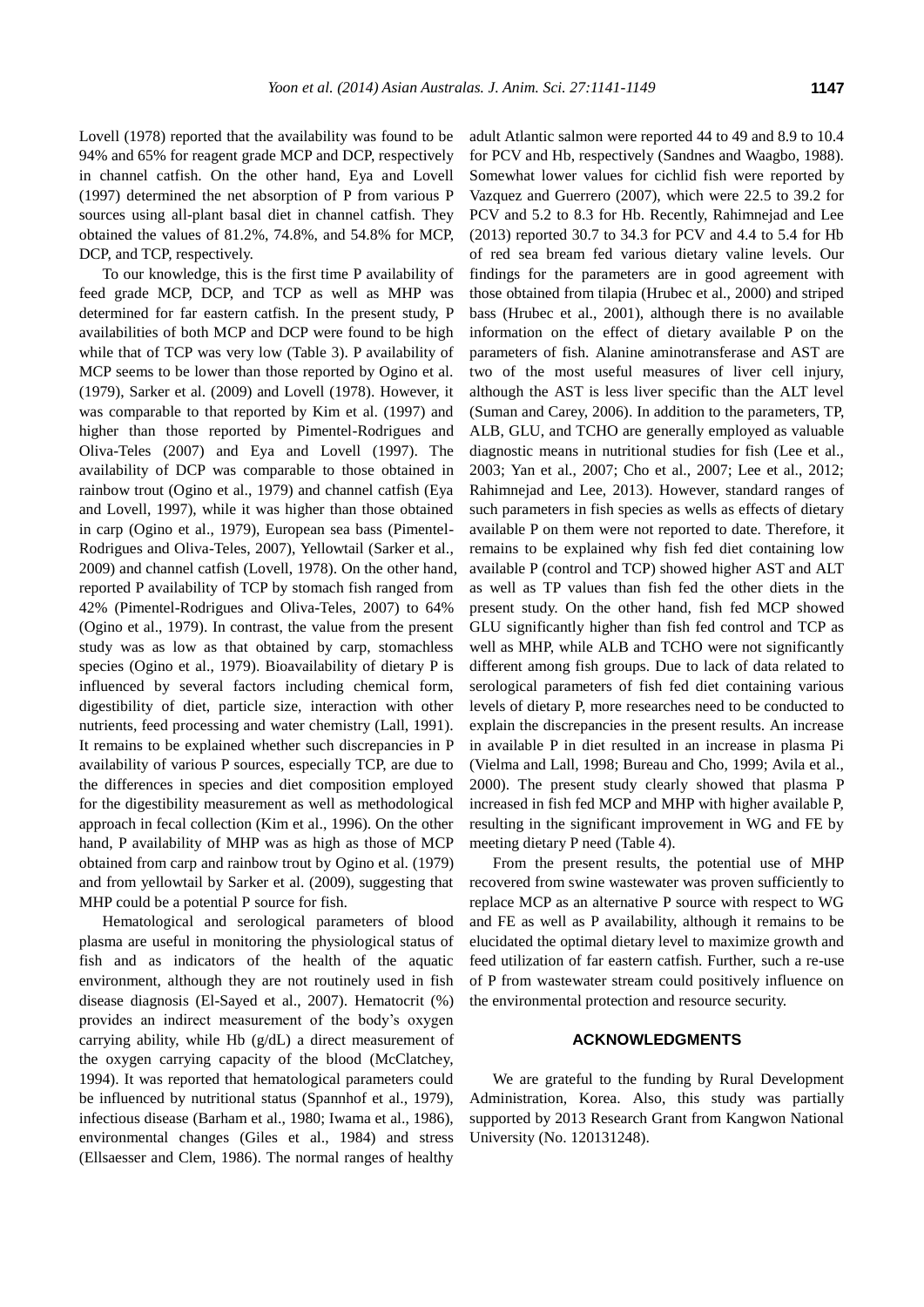#### **REFERENCES**

- Andrews, J. W., T. Murai, and C. Campbell. 1973. [Effects of](http://jn.nutrition.org/content/103/5/766.short)  [dietary calcium and phosphorus on growth, food conversion,](http://jn.nutrition.org/content/103/5/766.short)  [bone ash and hematocrit levels of catfish.](http://jn.nutrition.org/content/103/5/766.short) J. Nutr. 103:766-771.
- AOAC. 1990. Official Methods of Analysis. Association of Official Analytical Chemists, Arlington, VA, USA. 1298 p.
- Auer, M. T., M. S. Kiesser, and R. P. Canale. 1986. [Identification](http://www.nrcresearchpress.com/doi/abs/10.1139/f86-048#.U3wEB_l_sb8)  [of critical nutrient levels through field verification of models](http://www.nrcresearchpress.com/doi/abs/10.1139/f86-048#.U3wEB_l_sb8)  [for phosphorus and phytoplankton growth.](http://www.nrcresearchpress.com/doi/abs/10.1139/f86-048#.U3wEB_l_sb8) Can. J. Fish. Aquat. Sci. 43:379-388.
- Avila, E. M., H. Tu, S. Basantes, and R. P. Ferraris. 2000. [Dietary](http://link.springer.com/article/10.1007/s003600050276)  [phosphate regulates intestinal transport and plasma](http://link.springer.com/article/10.1007/s003600050276)  [concentrations of phosphate in rainbow trout.](http://link.springer.com/article/10.1007/s003600050276) J. Comp. Physiol. 170B:210-209.
- Barham, W. T., G. L. Smit, and H. J. Schoonbee. 1980. [The](http://onlinelibrary.wiley.com/doi/10.1111/j.1095-8649.1980.tb02761.x/abstract)  [haematological assessment of bacterial infection in rainbow](http://onlinelibrary.wiley.com/doi/10.1111/j.1095-8649.1980.tb02761.x/abstract)  trout, *[Salmo gairdneri](http://onlinelibrary.wiley.com/doi/10.1111/j.1095-8649.1980.tb02761.x/abstract)* Richardson. J. Fish Biol. 17:275-281.
- Beveridge, M. C. M. 1984. Cage and pen fish farming: carrying capacity models and environmental impact. FAO Fish. Tech. Pap. 255, 131.
- Bolin, D. W., R. P. King, and E. W. Klosrerman. 1952. [A](http://www.sciencemag.org/content/116/3023/634.short)  [simplified method for the determination of chromic oxide](http://www.sciencemag.org/content/116/3023/634.short)   $(Cr<sub>2</sub>O<sub>3</sub>)$  when used as an inert substance. Science 116(3023):634-635.
- Brown, B. A. 1980. Routine hematology procedures. In: Hematology: Principles and Procedures. Lea and Febiger. Philadelphia, PA, USA. pp. 71-112.
- Brown, M. L., F. Jaramillo, Jr., and D. M. Gatlin, III. 1993. Dietary phosphorus requirement of juvenile sunshine bass, *Morone chrysops × M. saxatilis*. Aquaculture 113:355-363.
- Bureau, D. P. and C. Y. Cho. 1999. [Phosphorus utilization by](http://www.sciencedirect.com/science/article/pii/S004484869900157X)  rainbow trout (*Oncorhynchus mykiss*[\): estimation of dissolved](http://www.sciencedirect.com/science/article/pii/S004484869900157X)  [phosphorus waste output.](http://www.sciencedirect.com/science/article/pii/S004484869900157X) Aquaculture 179:127-140.
- Cho, S. H., S. M. Lee, B. H. Park, S. C. Ji, C. Y. Choi, J. H. Lee, C. Y. Kim, J. H. Lee, and S. Y. Oh. 200[7. Effect of daily feeding](http://onlinelibrary.wiley.com/doi/10.1111/j.1749-7345.2006.00074.x/abstract?deniedAccessCustomisedMessage=&userIsAuthenticated=false)  [ratio on growth and body composition of subadult olive](http://onlinelibrary.wiley.com/doi/10.1111/j.1749-7345.2006.00074.x/abstract?deniedAccessCustomisedMessage=&userIsAuthenticated=false)  flounder, *Paralichthys olivaceus*[, fed an extruded diet during](http://onlinelibrary.wiley.com/doi/10.1111/j.1749-7345.2006.00074.x/abstract?deniedAccessCustomisedMessage=&userIsAuthenticated=false)  [summer season.](http://onlinelibrary.wiley.com/doi/10.1111/j.1749-7345.2006.00074.x/abstract?deniedAccessCustomisedMessage=&userIsAuthenticated=false) J. World Aquacult. Soc. 38:68-73.
- Davis, D. A. and E. H. Robinson. 1987. [Dietary phosphorus](http://onlinelibrary.wiley.com/doi/10.1111/j.1749-7345.1987.tb00431.x/abstract)  [requirement of juvenile red drum](http://onlinelibrary.wiley.com/doi/10.1111/j.1749-7345.1987.tb00431.x/abstract) *Sciaenops ocellatus*. J. World Aqucult. Soc. 18:129-136.
- Dougall, D. S., L. C. Wood, III, L. W. Douglass, and J. H. Soares. 199[6. Dietary phosphorus requirement of juvenile striped bass](http://onlinelibrary.wiley.com/doi/10.1111/j.1749-7345.1996.tb00597.x/abstract)  *[Morone saxatilis](http://onlinelibrary.wiley.com/doi/10.1111/j.1749-7345.1996.tb00597.x/abstract)*. J. World Aquacult. Soc. 27:82-91.
- Duncan, D. B. 1955. Multiple range and multiple 'F'tests. Biometrics 11:1-42.
- Ellsaesser, C. F. and L. W. Clem. 1986. [Haematological and](http://onlinelibrary.wiley.com/doi/10.1111/j.1095-8649.1986.tb05187.x/abstract)  [immunological changes in channel catfish stressed by handling](http://onlinelibrary.wiley.com/doi/10.1111/j.1095-8649.1986.tb05187.x/abstract)  [and transport.](http://onlinelibrary.wiley.com/doi/10.1111/j.1095-8649.1986.tb05187.x/abstract) J. Fish Biol. 28:511-521.
- El-Sayed, Y. S., T. T. Saad, and S. M. El-Bahr. 2007. [Acute](http://www.sciencedirect.com/science/article/pii/S1382668907000762)  intoxication [of deltamethrin in monosex Nile tilapia,](http://www.sciencedirect.com/science/article/pii/S1382668907000762)  *Oreochromis niloticus* [with special reference to the clinical,](http://www.sciencedirect.com/science/article/pii/S1382668907000762)  biochemical [and haematological effects.](http://www.sciencedirect.com/science/article/pii/S1382668907000762) Environ. Toxicol. Phamacol. 24:212-217.
- Eya, J. C. and R. T. Lovell. 1997. [Net absorption of dietary](http://onlinelibrary.wiley.com/doi/10.1111/j.1749-7345.1997.tb00285.x/abstract)  [phosphorus from various inorganic sources and effect of](http://onlinelibrary.wiley.com/doi/10.1111/j.1749-7345.1997.tb00285.x/abstract)  [fungal phytase on net absorption of plant phosphorus by](http://onlinelibrary.wiley.com/doi/10.1111/j.1749-7345.1997.tb00285.x/abstract)  channel catfish *[Ictalurus punctatus](http://onlinelibrary.wiley.com/doi/10.1111/j.1749-7345.1997.tb00285.x/abstract)*. J. World Aquacult. Soc.

28:386-391.

- Giles, M. A., H. S. Majewski, and B. Hobden. 1984. [Osmoregulatory and haematological responses of rainbow](http://www.nrcresearchpress.com/doi/abs/10.1139/f84-207#.U3wR3vl_uqE)  trout (*Salmo gairdneri*[\) to extended environmental](http://www.nrcresearchpress.com/doi/abs/10.1139/f84-207#.U3wR3vl_uqE)  [acidification.](http://www.nrcresearchpress.com/doi/abs/10.1139/f84-207#.U3wR3vl_uqE) Can. J. Fish. Aquat. Sci. 41:1686-1694.
- Hardy, R. W. and F. T. Barrows. 2002. Diet formulation and manufacture. In: Fish Nutrition (Eds. J. E. Halver and R. W. Hardy), 3rd ed. Academic Press, London, UK. pp. 505-600.
- Hernandez, A., S. Satoh, V. Kiron, and T. Watanabe. 2004. [Phosphorus retention efficiency in rainbow trout fed diets with](http://onlinelibrary.wiley.com/doi/10.1111/j.1444-2906.2004.00844.x/abstract?deniedAccessCustomisedMessage=&userIsAuthenticated=false)  [low fish meal and alternative protein ingredients.](http://onlinelibrary.wiley.com/doi/10.1111/j.1444-2906.2004.00844.x/abstract?deniedAccessCustomisedMessage=&userIsAuthenticated=false) Fish. Sci. 70:580-586.
- Hernandez, A., S. Satoh, and V. Kiron. 2005. [Effect of](http://onlinelibrary.wiley.com/doi/10.1111/j.1444-2906.2005.01032.x/abstract?deniedAccessCustomisedMessage=&userIsAuthenticated=false)  [monocalcium phosphate supplementation in a low fish meal](http://onlinelibrary.wiley.com/doi/10.1111/j.1444-2906.2005.01032.x/abstract?deniedAccessCustomisedMessage=&userIsAuthenticated=false)  [diet for rainbow trout based on growth, feed utilization, and](http://onlinelibrary.wiley.com/doi/10.1111/j.1444-2906.2005.01032.x/abstract?deniedAccessCustomisedMessage=&userIsAuthenticated=false)  [total phosphorus loading.](http://onlinelibrary.wiley.com/doi/10.1111/j.1444-2906.2005.01032.x/abstract?deniedAccessCustomisedMessage=&userIsAuthenticated=false) Fish. Sci. 71:817-822.
- Hrubec, T. C., J. L. Cardinale, and S. A. Smith. 2000. [Hematology](http://onlinelibrary.wiley.com/doi/10.1111/j.1939-165X.2000.tb00389.x/abstract?deniedAccessCustomisedMessage=&userIsAuthenticated=false)  [and plasma chemistry reference intervals for cultured tilapia](http://onlinelibrary.wiley.com/doi/10.1111/j.1939-165X.2000.tb00389.x/abstract?deniedAccessCustomisedMessage=&userIsAuthenticated=false)  (*[Oreochromis](http://onlinelibrary.wiley.com/doi/10.1111/j.1939-165X.2000.tb00389.x/abstract?deniedAccessCustomisedMessage=&userIsAuthenticated=false)* hybrid). Vet. Clin. Pathol. 29:7-12.
- Hrubec, T. C., S. A. Smith, and J. L. Robertson. 2001. [Age related](http://onlinelibrary.wiley.com/doi/10.1111/j.1939-165X.2001.tb00249.x/abstract?deniedAccessCustomisedMessage=&userIsAuthenticated=false)  [changes in haematology and chemistry values of hybrid striped](http://onlinelibrary.wiley.com/doi/10.1111/j.1939-165X.2001.tb00249.x/abstract?deniedAccessCustomisedMessage=&userIsAuthenticated=false)  bass chrysops *[Morone saxatilis](http://onlinelibrary.wiley.com/doi/10.1111/j.1939-165X.2001.tb00249.x/abstract?deniedAccessCustomisedMessage=&userIsAuthenticated=false)*. Vet. Clin. Pathol. 30:8-15.
- Iwama, G. K., G. L. Greer, and D. J. Randall. 1986. [Changes in](http://onlinelibrary.wiley.com/doi/10.1111/j.1095-8649.1986.tb05193.x/abstract)  [selected haematological parameters in juvenile Chinook](http://onlinelibrary.wiley.com/doi/10.1111/j.1095-8649.1986.tb05193.x/abstract)  [salmon subjected to a bacterial challenge and a toxicant.](http://onlinelibrary.wiley.com/doi/10.1111/j.1095-8649.1986.tb05193.x/abstract) J. Fish Biol. 28:563-572.
- Kim, J. D. and K. H. Ahn. 1993. [Effects of monocalcium](http://www.ajas.info/journal/view.php?number=18840)  [phosphate supplementation on phosphorus discharge and](http://www.ajas.info/journal/view.php?number=18840)  [growth of carp \(](http://www.ajas.info/journal/view.php?number=18840)*Cyprinus carpio*) grower. Asian Australas. J. Anim. Sci. 6:521-526.
- Kim, J. D., K. S. Kim, J. S. Song, J. Y. Lee, and K. S. Jeong. 1998. [Optimum level of dietary monocalcium phosphate based on](http://www.sciencedirect.com/science/article/pii/S0044848697002810)  growth and phosphorus [excretion of mirror carp,](http://www.sciencedirect.com/science/article/pii/S0044848697002810) *Cyprinus [carpio](http://www.sciencedirect.com/science/article/pii/S0044848697002810)*. Aquaculture 161:337-344.
- Kim, J. D., K. S. Kim, J. S. Song, K. S. Jeong, Y. B. Woo, N. J. Choi, and J. Y. Lee. 1996. Comparison of feces collection methods for determining apparent phosphorus digestibility of feed ingredients in growing mirror carp (*Cyprinus carpio*). Korean J. Anim. Nutr. Feed. 20:201-206.
- Kim, J. D., K. S. Kim, S. B. Lee, and K. S. Jeong. 1997. Nutrient and energy digestibilities of various feedstuffs fed to Israeli strain of growing common carp (*Cyprinus carpio*). J. Aquacult. 10:327-334.
- Kim, J. D., S. M. Tibbets, J. E. Milley, and S. P. Lall. 2006. [Effect](http://www.sciencedirect.com/science/article/pii/S0044848606002523)  [of the incorporation level of herring meal into test diet](http://www.sciencedirect.com/science/article/pii/S0044848606002523) on [apparent digestibility coefficients for protein and energy by](http://www.sciencedirect.com/science/article/pii/S0044848606002523)  juvenile haddock, *[Melanogrammus aeglefinus](http://www.sciencedirect.com/science/article/pii/S0044848606002523)* L. Aquaculture 258:479-486.
- KOSTAT (Statistics Korea). 2012. Fishery production survey report. http://kostat.go.kr Accessed February 16, 2012.
- Lall, S. P. 1991. Digestibility, metabolism and excretion of dietary phosphorus in fish. In: Nutritional Strategies and Aquaculture Wastes (Ed. C.B. Cowey and C. Y. Cho). University of Guelph, Ontario, Canada. pp. 21-36.
- Lee, D. H., S. R. Lim, C. S. Ra, and J. D. Kim. 2012. [Effects of](http://ajas.info/journal/view.php?number=22827)  [dietary garlic extracts on whole body amino acid and fatty acid](http://ajas.info/journal/view.php?number=22827)  [composition, muscle free amino acid profiles and blood](http://ajas.info/journal/view.php?number=22827)  [plasma changes in juvenile sterlet sturgeon,](http://ajas.info/journal/view.php?number=22827) *Acipenser [ruthenus](http://ajas.info/journal/view.php?number=22827)*. Asian Australas. J. Anim. Sci. 25:1419-1429.